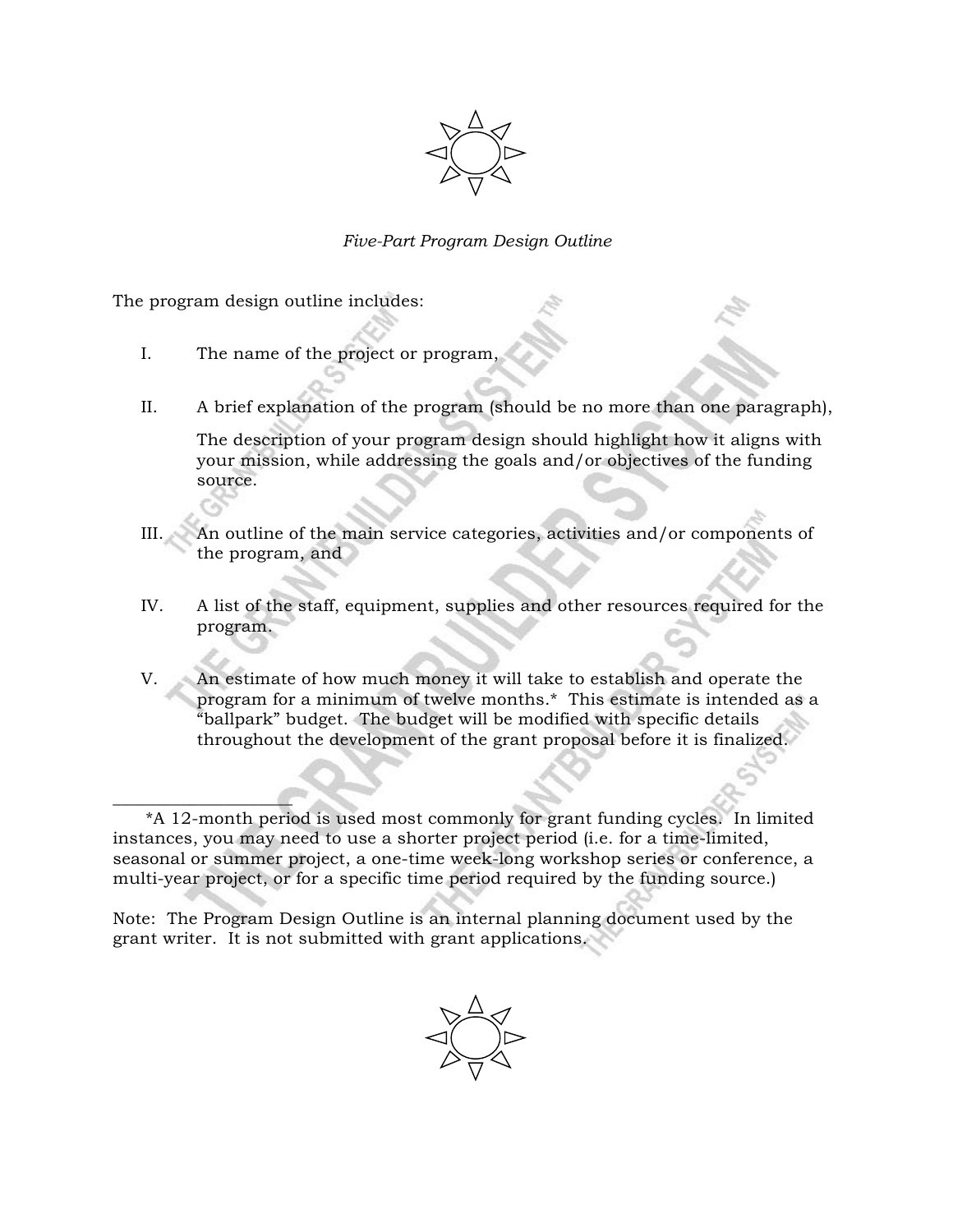# SAMPLE A  **Program Design Outline**

**I.** Proposed program: A Literacy Program for Disadvantaged Youth

**II.** Description: This literacy program will provide a series of 12-week workshops that consist of individual and small group tutoring using the "We Need To Read" program. The after-school and weekend program will recruit students, grades four (4) thru six (6) from communities in the Bay area.

**III.** Service Components:

| Individual tutoring    | "Spelling Bee" Contests           |
|------------------------|-----------------------------------|
| Small group tutoring   | Certificates/Rewards for progress |
| Story writing contests |                                   |

| <b>IV.</b> Resources Needed: (assumes that the space/facility is donated) |          |
|---------------------------------------------------------------------------|----------|
| 1 program coordinator (part-time) – certified teacher preferred           | \$10,000 |
| 3 tutors                                                                  | 6,000    |
| "We Need To Read" program (2 sets & online learning modules)              | 800      |
| Student notebooks, paper & writing materials (50 students)                | 300      |
| Supplemental reading material (magazine subscriptions, books, etc.)       | 500      |
| TV/Video monitor w/digital multimedia player                              | 700      |
| Digital/Audio player                                                      | 300      |
| Headphones for students                                                   | 100      |
| Chalkboard/Marker board (portable, stand with casters)                    | 400      |
| Office supplies                                                           | 500      |
| Total:                                                                    | 19,600   |
| Administrative Overhead (10% of total):                                   | 1,960    |
| V. Total Estimated Program Budget:                                        | \$21,560 |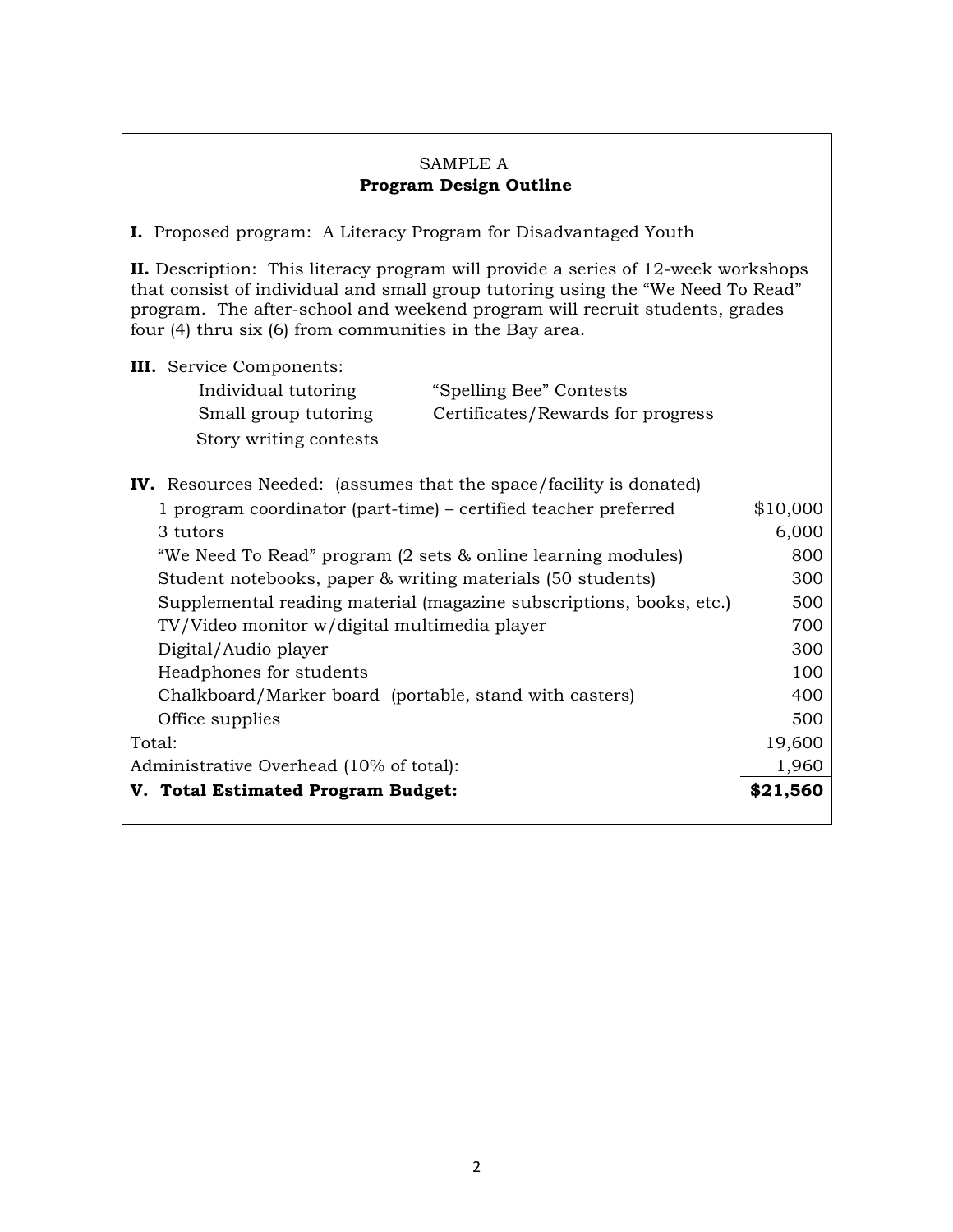# SAMPLE B  **Program Design Outline**

**I.** Proposed program: A counseling and support services program for victims of domestic violence.

**II.** Description: This program will provide individual and group counseling, support groups and housing referrals for individuals and families with children in the Beatrick County area.

#### **III.** Service Components:

| Individual counseling | Roommate referrals                |
|-----------------------|-----------------------------------|
| Group counseling      | Field trips                       |
| Crisis intervention   | Batterer counseling referrals     |
| Housing referrals     | Childcare & children's activities |

| V. Total Estimated Program Budget:                        | \$278,520 |
|-----------------------------------------------------------|-----------|
| Administrative Overhead (10% of total):                   | 25,320    |
| <b>Estimated Budget:</b>                                  | \$253,200 |
| Consultants                                               | 5,000     |
| Advertising & Outreach                                    | 3,600     |
| Educational Materials & Supplies                          | 3,000     |
| Periodicals & Publications                                | 2,000     |
| Multimedia equipment                                      | 1,500     |
| Office Supplies                                           | 1,500     |
| Computer Network                                          | 4,000     |
| Phone System & Service                                    | 3,600     |
| Furnishings & Equipment                                   | 5,000     |
| Childcare & Activities Coordinator                        | 30,000    |
| Counselors (3)                                            | 120,000   |
| Program Director                                          | 50,000    |
| Office space $(2,000$ square feet $\omega$ 1.00/sq. foot) | \$24,000  |
| <b>IV.</b> Resources Needed: (1st 12 months)              |           |

The **Program Design Worksheet** on the following pages will help you outline the details for your project. Once you've completed your outline, you have a better understanding of how and where all of the listed program components fit into the ten information categories required for most grant applications *(See page 74).* It also provides a skeletal framework for the development of a brief LOI or summary proposal.

## **Exercise 7 – Developing Your Program Design**

Instructions: Complete the three-page worksheet on the pages 95-97 for a project/program of your choice.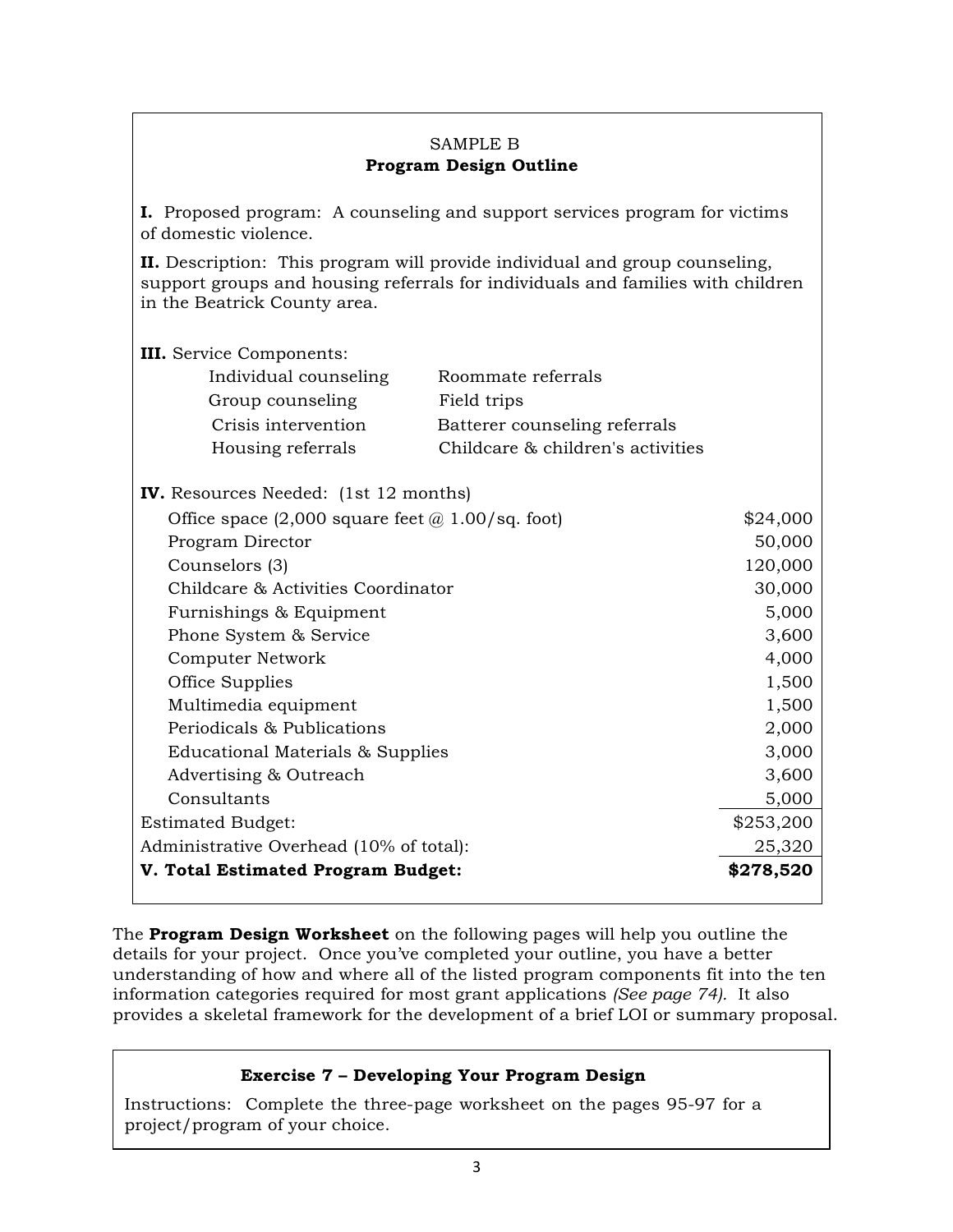#### **Program Design Worksheet (Page 1 of 3)**

**Proposed Program:**

*(Choose a title that describes the program or relates to the target population.)*

**Description:** *(Includes the following: What is the program? Who will be served, who will benefit? Where will services be provided? Why is this program needed?)*

## **Service Components:**

*(List all the major categories of activities and events that involve program participants. What are the specific things that participants will do in the program? What are the major activities? – This section identifies the key resources that provide some indication as to How the program will operate.)*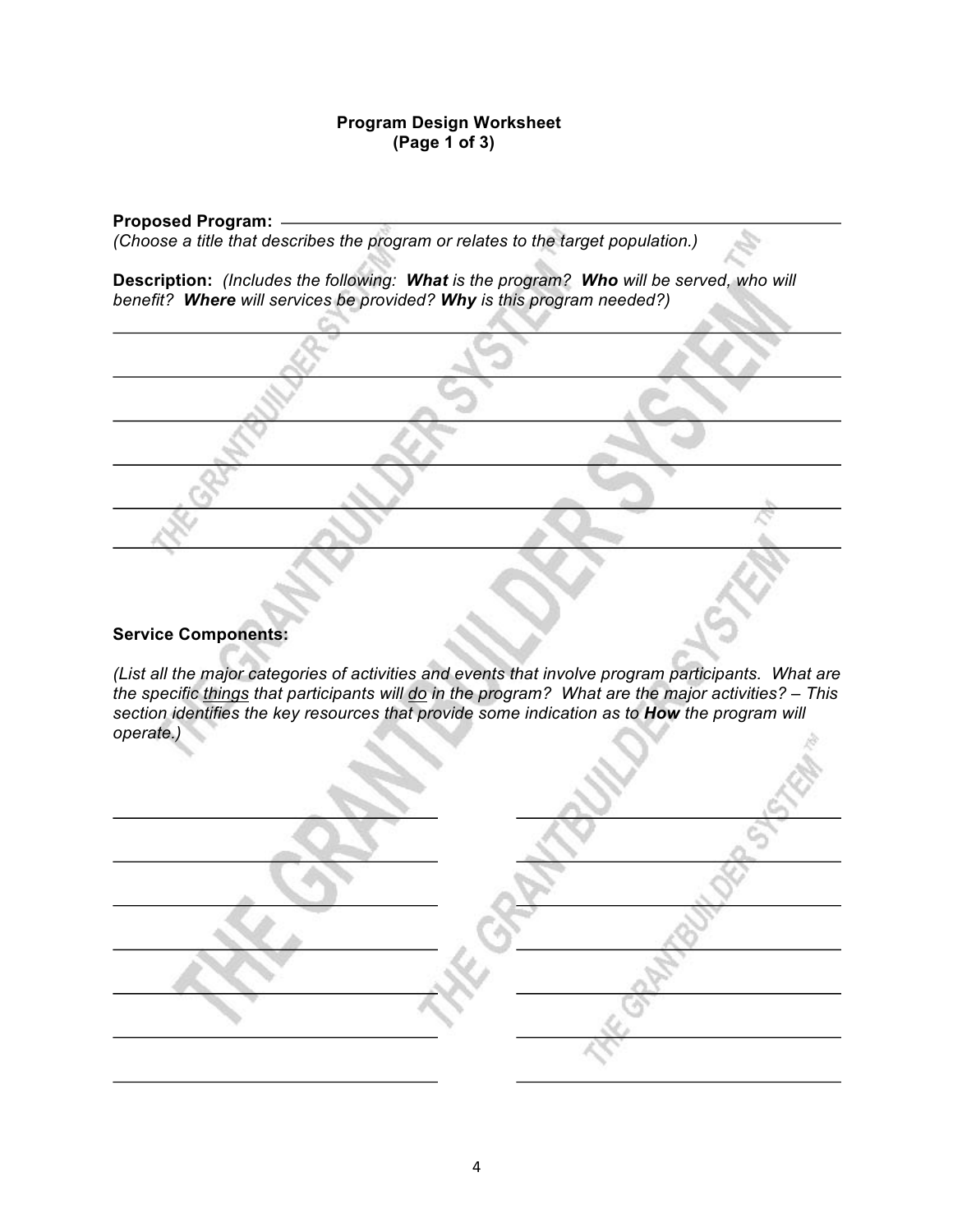| Program Design Worksheet - Personnel Budget<br>(Page 2 of 3)                                                                                   |            |                           |                           |
|------------------------------------------------------------------------------------------------------------------------------------------------|------------|---------------------------|---------------------------|
| List each part-time and full-time paid position needed to operate the program. Refer to page 127<br>for an explanation and overview of FTE's.) |            |                           |                           |
| <b>Job Title</b>                                                                                                                               | <b>FTE</b> | Monthly<br>Salary         | 12-Month<br><b>Budget</b> |
|                                                                                                                                                |            |                           |                           |
| 1.                                                                                                                                             |            | \$                        | \$                        |
| 2.                                                                                                                                             |            | \$                        | \$                        |
| 3.                                                                                                                                             |            | \$                        | \$                        |
| 4.                                                                                                                                             |            | \$                        | \$                        |
| 5.                                                                                                                                             |            | \$                        | $\mathsf{\$}$             |
| 6.                                                                                                                                             |            | \$                        | \$                        |
| 7.                                                                                                                                             |            | \$                        | \$                        |
| 8.                                                                                                                                             |            | \$                        | \$                        |
| 9.                                                                                                                                             |            | \$                        | \$                        |
| 10.                                                                                                                                            |            | \$                        | \$                        |
| 11.                                                                                                                                            |            | \$                        | $\mathfrak{F}$            |
| 12.                                                                                                                                            |            | \$                        | \$                        |
|                                                                                                                                                |            | <b>TOTAL STAFF WAGES:</b> | \$                        |
| <b>BENEFITS @ 25%*:</b>                                                                                                                        |            |                           | \$                        |
| <b>TOTAL PROGRAM STAFF BUDGET:</b>                                                                                                             |            |                           | \$                        |

\*At the time of publication, this percent reflects the estimated amount for mandatory employer payroll taxes and other expenses related to employee compensation. Be sure to check national and regional data to approximate the current percent(s) and ranges for statutory employer payroll taxes in the areas where your program will operate.